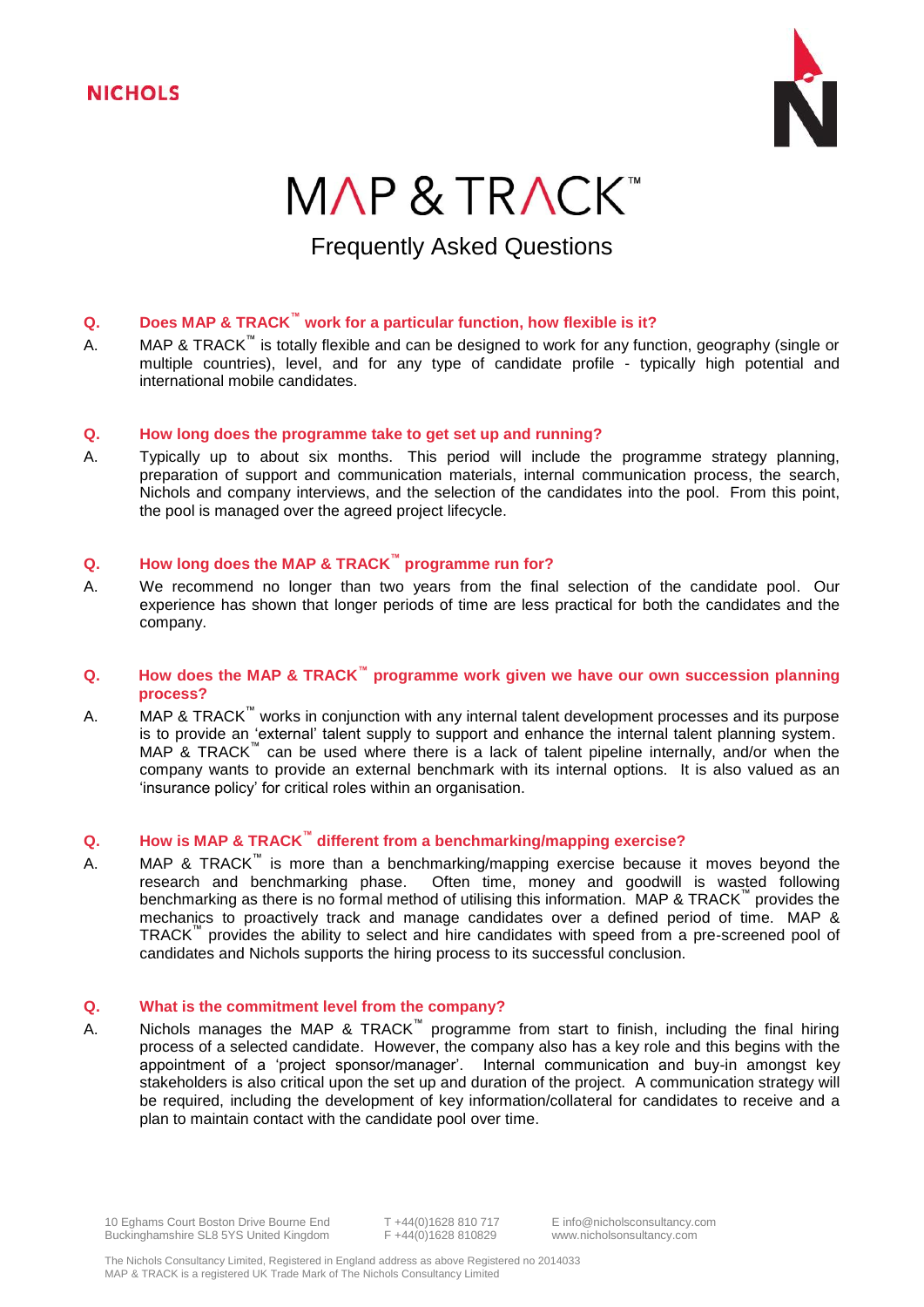

# **Q. What is the cost of a MAP & TRACK™ project and how is this invoiced?**

A. Each MAP & TRACK<sup>™</sup> project is costed as an individual consultancy project, dependent upon the specific requirements. The project cost will depend on a number of variables, such as the functions to be covered, the roles and their levels, and the geographic spread of the project. Invoicing is in stages and spread over the duration of project. An advantage of MAP & TRACK™ is that recruitment costs are fixed and can be budgeted for ahead of time. This forward planning helps remove the stress of recruitment.

#### **Q. What are the placement fees?**

A. Zero. There are no fees for the recruitment of a candidate from the pool. The Project Fee is agreed up front and this cost is fixed upon starting a MAP & TRACK™ project. The number of candidates recruited from the pool is up to you, but there are no extra fees payable.

#### **Q. Will it save the company money?**

A. A MAP & TRACK<sup>™</sup> programme would incur less cost than if individual recruitment exercises were undertaken. There are also less quantifiable but real costs, such as "down time" and the impact on the business this can have should a key role become vacant. Others include the current incumbent being "held up" from moving into a promotion until a new hire is on board. Costs can also be saved through making the "right hiring choice" – having spent more time building relationships with the candidates over a longer period… "a courtship before marriage".

# **Q. How wide and deep is the search during a MAP & TRACK™ programme?**

A. A key strength of MAP & TRACK<sup>""</sup> is that as we are not talking to candidates about 'an open' vacancy; the majority of candidates are more interested to talk to us as there is no pressure to immediately change jobs and they do not feel they are "being sold to".

Typically, during a search a large proportion of candidates in the market are not open to seriously considering an opportunity – often because the timing is not quite right. For example - "I am really interested in the company and opportunity, but I want to finish my current project which will be in about six month's time, but after that I would be open to considering a new challenge…".

The search project and target market can be as broad or as narrow as you wish. Typically, our clients are seeking to upgrade their talent pool and will often ask us to approach a fairly narrow number of "blue chip" companies, whilst others prefer are more eclectic approach.

#### **Q. How big should the talent pools be?**

A. Our experience shows that it is better for the pools to be small and focused, rather than on the larger side, and whilst each project is different, typically two to three candidates per role works well in practice.

#### **Q. How should the company communicate with the candidates in the talent pool?**

A. Different methods can be used and these can be tailored to suit the programme. Examples are meeting face to face (over lunch/coffee, etc), or maintaining regular contact by e-mail or phone. Assigning mentors has also proved successful as has regular written communication in the form of business update reports.